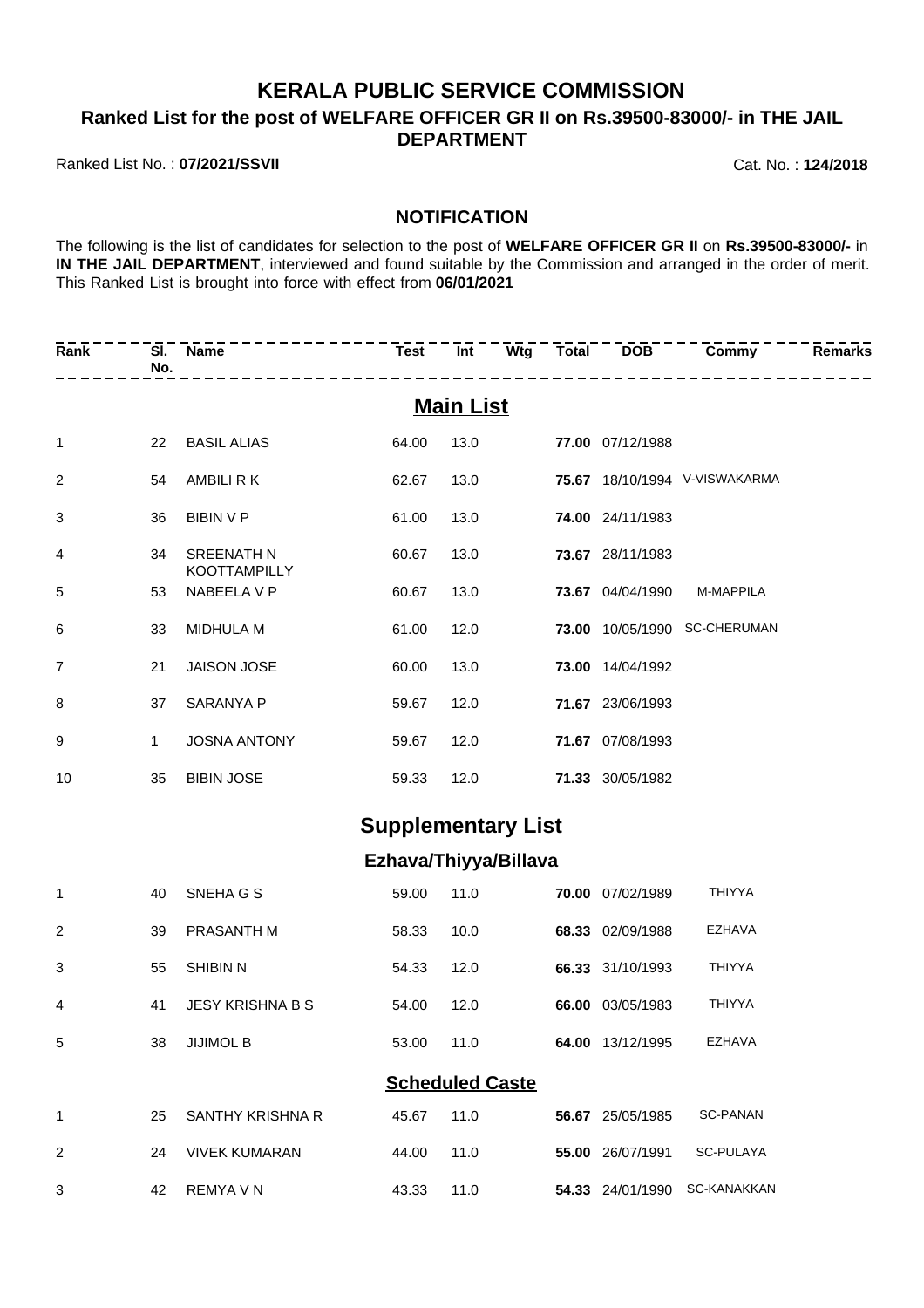No.<b>07/2021/SSVII</b>

WELFARE OFFICER GR II

| Rank                   | SI.<br>No. | <b>Name</b>                             | <b>Test</b>                | Int           | $\overline{\mathsf{W}}$ tg | <b>Total</b> | <b>DOB</b>       | Commy                                            | <b>Remarks</b> |
|------------------------|------------|-----------------------------------------|----------------------------|---------------|----------------------------|--------------|------------------|--------------------------------------------------|----------------|
| 4                      | 43         | <b>RAMYAN</b>                           | 38.33                      | 12.0          |                            |              | 50.33 20/04/1994 | SC-KANAKKAN                                      |                |
| 5                      | 23         | SREEJA P V                              | 38.33                      | 11.0          |                            |              | 49.33 10/02/1987 | SC-PULAYA                                        |                |
| <b>Scheduled Tribe</b> |            |                                         |                            |               |                            |              |                  |                                                  |                |
| 1                      | 26         | <b>ALEX GEORGE</b>                      | 18.33                      | 12.0          |                            |              | 30.33 15/05/1988 | <b>ST-CHRISTIAN</b><br><b>MALAI ARAYAN</b>       |                |
| 2                      | 58         | <b>ASHALATHA P</b>                      | 20.33                      | 10.0          |                            |              | 30.33 29/12/1993 | ST-MARATIJof<br>Hosdurg and<br>kasargod Taluk of |                |
| 3                      | 59         | <b>KARUNAKARAN K P</b>                  | 18.67                      | 11.0          |                            |              | 29.67 11/04/1982 | ST-MAVILAN                                       |                |
| 4                      | 56         | SINJU M C                               | 13.00                      | 11.0          |                            |              |                  | 24.00 17/03/1991 ST-KARIMPALAN                   |                |
| 5                      | 57         | PRAVEEN KUMAR V P                       | 12.67                      | 11.0          |                            |              |                  | 23.67 10/03/1992 ST-KURUMANS                     |                |
|                        |            |                                         |                            | <b>Muslim</b> |                            |              |                  |                                                  |                |
| 1                      | 45         | <b>MOHAMED SHABEER</b><br>PALLIYALTHODI | 57.00                      | 11.0          |                            |              | 68.00 30/05/1982 | <b>M-MUSLIM</b>                                  |                |
| 2                      | 60         | <b>SHUHAIB K</b>                        | 54.00                      | 11.0          |                            |              | 65.00 23/05/1991 | M-MAPPILA                                        |                |
| 3                      | 46         | <b>IRSHADALI M</b>                      | 49.33                      | 11.0          |                            |              | 60.33 02/12/1992 | M-MAPPILA                                        |                |
|                        |            |                                         | <b>Latin Catholics/A.I</b> |               |                            |              |                  |                                                  |                |
| 1                      | 3          | <b>REJEESH J B</b>                      | 51.33                      | 10.0          |                            |              | 61.33 28/05/1988 | LC                                               |                |
| 2                      | 61         | <b>AGIN TOM MANKUZHI</b>                | 44.67                      | 11.0          |                            |              | 55.67 19/09/1992 | LC                                               |                |
| 3                      | 48         | JEETHU K JOSEPH                         | 42.00                      | 12.0          |                            |              | 54.00 20/12/1987 | LC                                               |                |
| 4                      | 4          | <b>JISHA CARDOZ A</b>                   | 37.33                      | 10.0          |                            |              | 47.33 16/12/1985 | LC                                               |                |
|                        |            |                                         |                            | <b>OBC</b>    |                            |              |                  |                                                  |                |
| 1                      | 62         | AKHILA K P                              | 42.33                      | 12.0          |                            |              |                  | 54.33 02/01/1988 OBC-MANIYANI                    |                |
| 2                      | 5          | <b>VIDYAT</b>                           | 41.00                      | 12.0          |                            |              |                  | 53.00 30/05/1994 OBC-CHAKKALA                    |                |
| 3                      | 28         | DHANYA T S                              | 41.67                      | 10.0          |                            |              | 51.67 02/01/1985 | OBC-<br><b>EZHUTHACHAN</b>                       |                |
| 4                      | 27         | SANEESH K                               | 41.67                      | 10.0          |                            |              | 51.67 06/05/1988 | OBC-<br><b>EZHUTHACHAN</b>                       |                |
| 5                      | 49         | ANEESH KUMAR K                          | 40.67                      | 11.0          |                            |              | 51.67 14/05/1991 | OBC-<br><b>EZHUTHACHAN</b>                       |                |
| <b>Viswakarma</b>      |            |                                         |                            |               |                            |              |                  |                                                  |                |
| 1                      | 63         | SOORYATP                                | 41.33                      | 11.0          |                            |              | 52.33 21/03/1991 | V-KAMMALA                                        |                |
| 2                      | 51         | ARUN M                                  | 35.33                      | 11.0          |                            |              |                  | 46.33 14/05/1986 V-VISWAKARMA                    |                |
| 3                      | 29         | <b>GOKUL M G</b>                        | 35.33                      | 10.0          |                            |              | 45.33 19/01/1994 | V-ASARI                                          |                |
| 4                      | 6          | <b>REKHAS</b>                           | 32.33                      | 11.0          |                            |              |                  | 43.33 17/07/1982 V-VISWAKARMA                    |                |
| <b>SIUC Nadar</b>      |            |                                         |                            |               |                            |              |                  |                                                  |                |
| 1                      | 9          | <b>SHIJI MOL K</b>                      | 58.67                      | 10.0          |                            |              | 68.67 06/05/1984 | SIUC NADAR                                       |                |
| 2                      | 11         | ASHISH L G                              | 43.33                      | 11.0          |                            |              | 54.33 14/05/1988 | <b>SIUC NADAR</b>                                |                |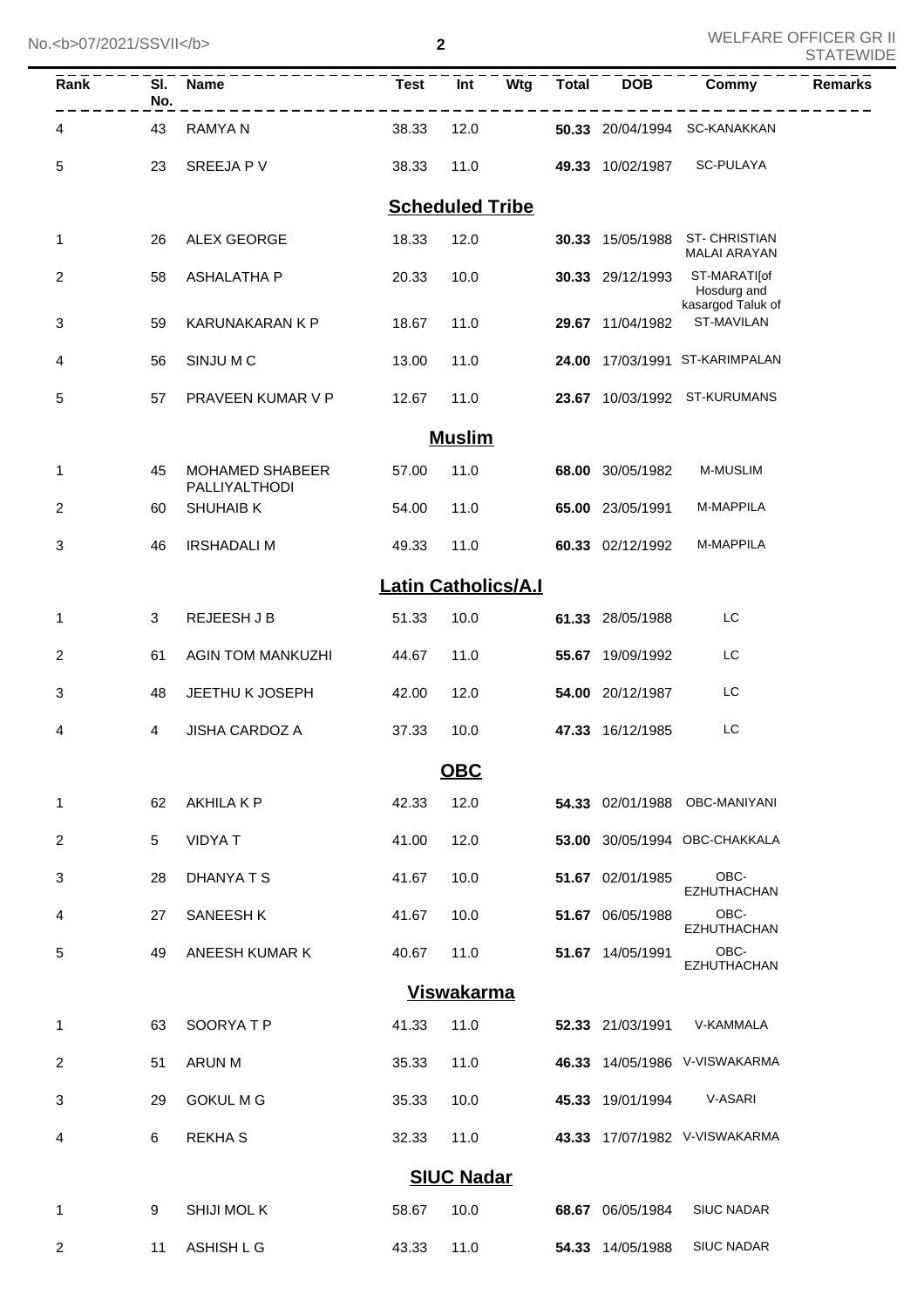| Rank | No.            | SI. Name                                        | Test  | Int                |  |                  |                                                     | <b>Remarks</b> |
|------|----------------|-------------------------------------------------|-------|--------------------|--|------------------|-----------------------------------------------------|----------------|
| 3    | 8              | JINI J                                          | 36.33 | 10.0               |  | 46.33 28/05/1989 | <b>SIUC NADAR</b>                                   |                |
| 4    | $\overline{7}$ | <b>SUJITHALB</b>                                | 36.00 | 10.0               |  | 46.00 28/05/1993 | <b>SIUC NADAR</b>                                   |                |
| 5    | 10             | SHINYMOL N G                                    | 31.33 | 11.0               |  | 42.33 06/05/1989 | <b>SIUC NADAR</b>                                   |                |
|      |                | <b>Scheduled Caste Converts to Christianity</b> |       |                    |  |                  |                                                     |                |
| 1    | 15             | SAUMYA MEREENA JACOB                            | 40.67 | 11.0               |  |                  | 51.67 25/01/1988 SCCC- CHRISTIAN<br><b>CHERAMAR</b> |                |
| 2    | 12             | SHINU V S                                       | 35.00 | 10.0               |  |                  | 45.00 24/05/1986 SCCC- CHRISTIAN<br>AYYANAVAR       |                |
| 3    | 14             | <b>JOSEPH A K</b>                               | 33.67 | 11.0               |  |                  | 44.67 30/05/1984 SCCC- CHRISTIAN<br>SAMBAVA         |                |
| 4    | 13             | DEEPASS                                         | 34.67 | 10.0               |  |                  | 44.67 10/09/1989 SCCC- CHRISTIAN<br><b>CHERAMAR</b> |                |
| 5    | 64             | OSTER RAIMOND WILLIAM                           | 28.00 | 11.0               |  |                  | 39.00 05/04/1992 SCCC- CHRISTIAN<br><b>PULAYA</b>   |                |
|      |                |                                                 |       | <b>Dheevara</b>    |  |                  |                                                     |                |
| 1    | 31             | ARUN GOPAN G                                    | 43.33 | 10.0               |  |                  | 53.33 12/09/1984 D-DHEEVARA                         |                |
| 2    | 32             | SAHITHA T B                                     | 35.00 | 10.0               |  | 45.00 22/05/1980 | D-ARAYAN                                            |                |
| 3    | 16             | ASHNAKR                                         | 33.33 | 11.0               |  | 44.33 26/01/1989 | D-ARAYAN                                            |                |
| 4    | 30             | RAVEENA N R                                     | 34.00 | 10.0               |  | 44.00 14/12/1994 | D-DHEEVARA                                          |                |
|      |                |                                                 |       | <b>Hindu Nadar</b> |  |                  |                                                     |                |
| 1    | 17             | DEVU V V                                        | 58.00 | 10.0               |  | 68.00 05/08/1992 | HINDU NADAR                                         |                |
| 2    | 19             | KIRAN GOPINATH V                                | 15.33 | 11.0               |  | 26.33 31/05/1989 | <b>HINDU NADAR</b>                                  |                |
| 3    | 18             | <b>GOVIND SL</b>                                | 12.00 | 10.0               |  | 22.00 03/04/1995 | <b>HINDU NADAR</b>                                  |                |
| 4    | 20             | <b>ROBIN R</b>                                  | 10.33 | 10.0               |  | 20.33 10/03/1991 | <b>HINDU NADAR</b>                                  |                |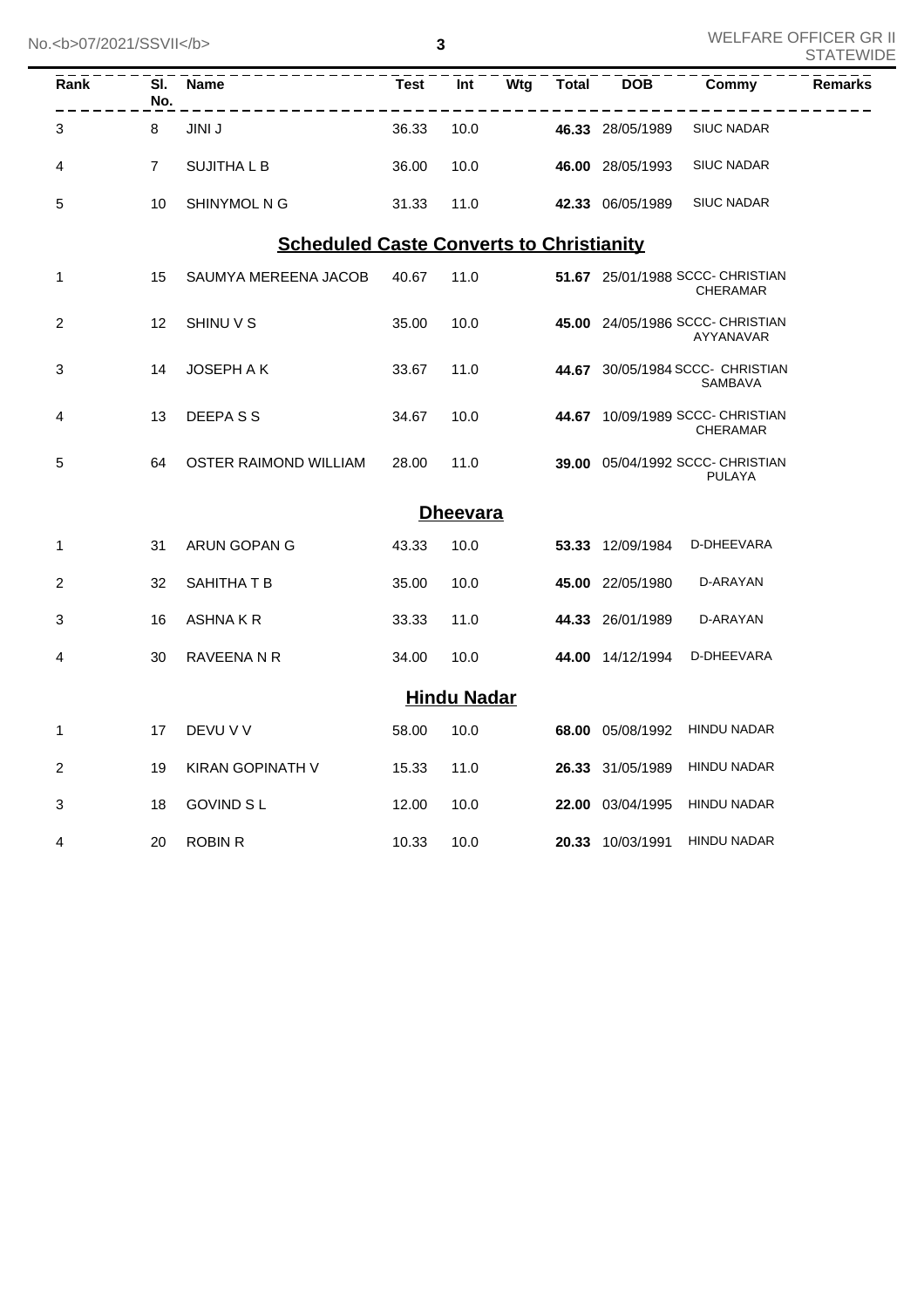E - Ezhava, SC - Scheduled Caste, ST - Scheduled Tribe, M - Muslim/Mappila, LC/A.I - Latin Catholics/A.I, OBC - Other Backward Class, V - Viswakarma, SIUC N - SIUC Nadar, SCCC-Scheduled Cast Converts to Christianity D - Dheevara, H Nadar - Hindu Nadar

**NOTE (I)** :- The Ranked List will be in force till the publication of a new Ranked List after the expiry of a minimum period of one year or till the expiry of three years which ever is earlier. Candidates will be advised for appointment in accordance with the rules and orders regarding reservation and rotation as amended from time to time, if applicable, against vacancies reported to the Commission during the pendancy of this list. As the advice for appointment depends on the occurrence of vacacies, there is no guarantee that all candidates included in the list will secure appointment. The candidates remaining in the list at the time of cancellation will have no claim at all for appointment on the basis of the inclusion of their names in the list.

**NOTE (II) :-** Candidates who wish to obtain a photocopy of their OMR answer sheet (Part A & Part B) relating to this selection shall remit the fee of Rs.335/- in any of the Treasuries in the State (Head of account: 0051 PSC–800–State PSC–99 other receipts).The duly filled in application in the prescribed form (available from the Commission's website www.keralapsc.gov.in) along with the original chalan should be submitted to **The Deputy Secretary (Examinations), Kerala Public Service Commission,Pattom, Thiruvananthapuram- 4** within 45 days from the date of uploaded of this Ranked List in the website (ie, on or before.**..24/02/2021..**......... A copy of an answer sheet will be issued only once to a candidate. Copies of OMR answer sheets invalidated due to any defect will not be issued. Candidates are prohibited from applying for a copy of an answer sheet which is not their own, and legal proceedings will be initiated against those who do so.

**NOTE (III) :-** A period of 45 days time to apply for rechecking of Answer Scripts will be allowed to candidates with effect from the date on which this Ranked List is uploaded in the Commission's website. The candidates can avail only one chance.'' Applications for rechecking of answer scripts should be submitted in the prescribed form available free of cost from the Enquiry sections of the various offices of the Commission or its photocopy, or downloaded and printed in A4 size paper from the Commission's Website www.keralapsc.gov.in or photocopied there from. Applications submitted in any other manner will not be considered. The application for rechecking, along with original chalan receipt for the prescribed fee of Rs.85/- under the head of account **"0051 - PSC 105 State PSC 99 – Examination Fee"**, addressed to **The Deputy Secretary (Examinations), Kerala Public Service Commission Pattom, Thiruvananthapuram-4** should reach the office within 45 days from the date of uploaded of this Ranked List (ie, on or before **24/02/2021)**. Application for rechecking received after the stipulated time will not be entertained and fee once remitted will not be refunded.

**NOTE (IV):-** "Any candidate can relinquish his/her right for appointment in writing duly attested by a Gazetted Officer of State/Central Government with signature, name, designation and office seal along with a notarized affidavit and a self attested copy of an ID Proof bearing photograph as enlisted in the General conditions. The request for relinquishment received within 15 days from the date of publication of Ranked List in the Official website of the Commission will be honoured against the requisitions of vacancies that are pending with the Commission upto the finalisation of Ranked List. After the publication of the Ranked List, the request for relinquishment will be considered only if such request is received on or before the date of receipt of requisition based on which he/she is to be advised". **NOTE (V):-** The A part and B part of OMR scripts will be destroyed after completing six months period from the date of finalisation of Ranked List.ie, on 05/07/21

**( By Order of the Commission )**

**SAJU GEORGE SECRETARY KERALA PUBLIC SERVICE COMMISSION Head Office, Thiruvananthapuram**